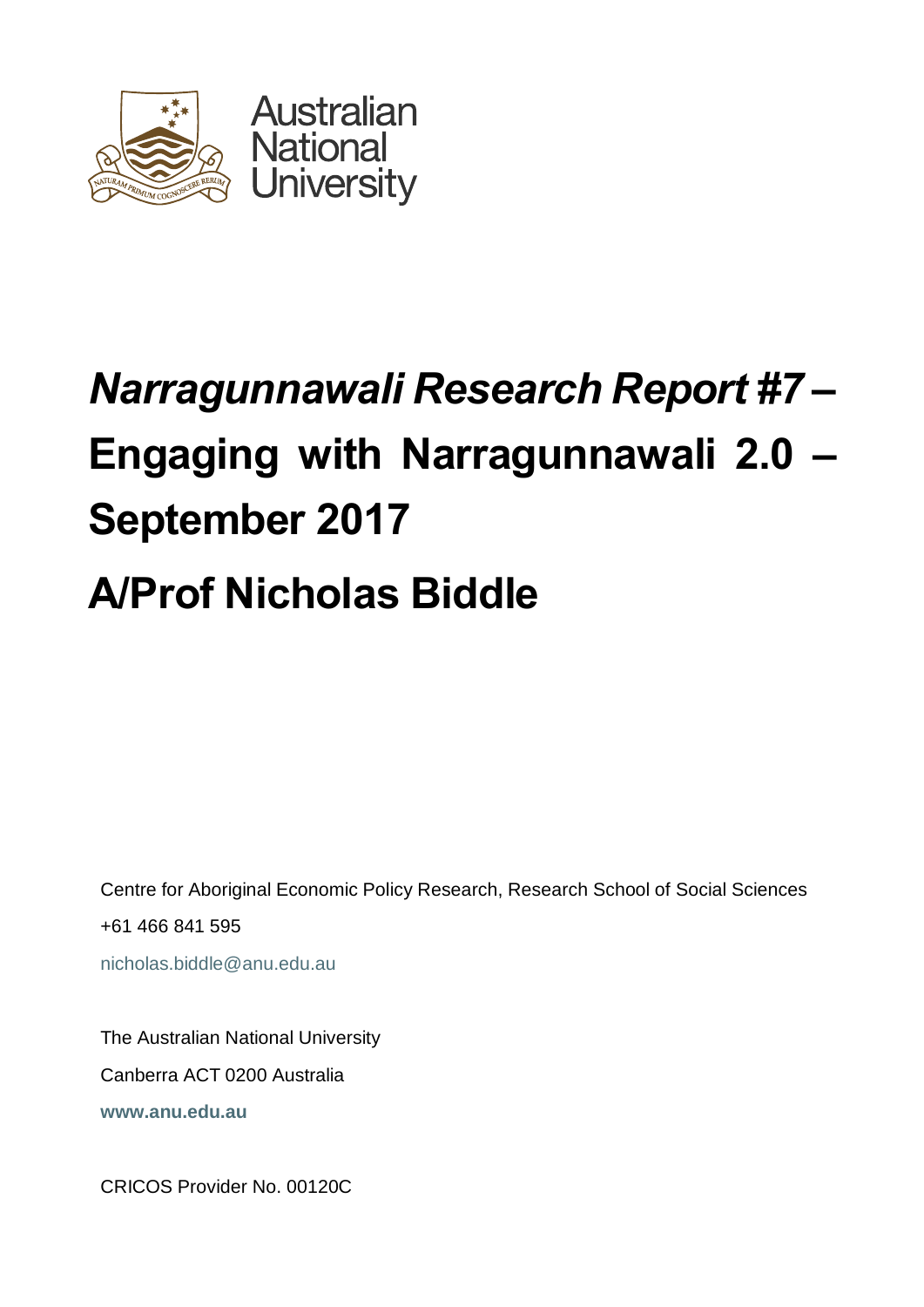## **Contents**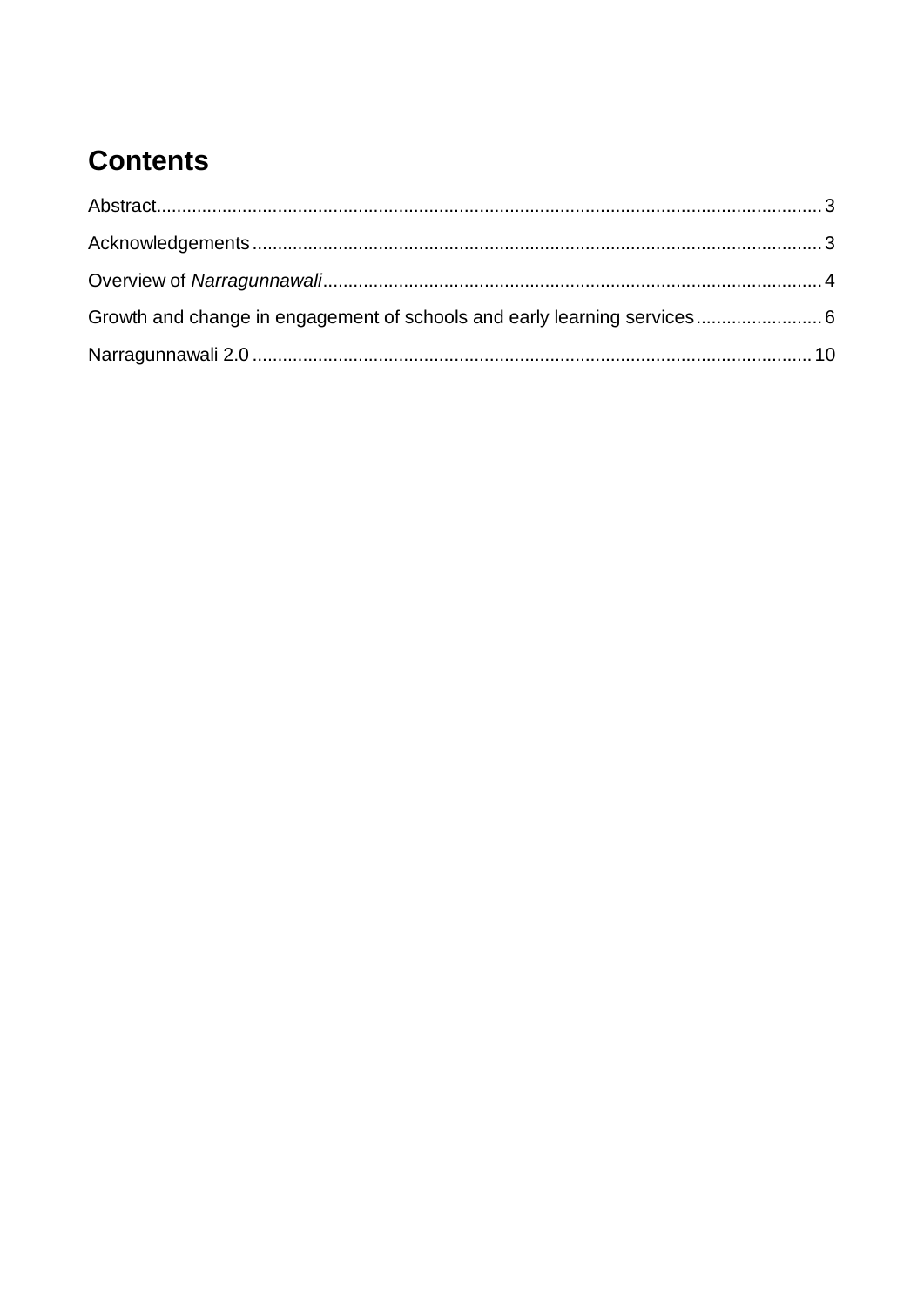#### <span id="page-2-0"></span>**Abstract**

In early April 2017 Reconciliation Australia launched an updated version of the Narragunnawali platform. The updated version of the platform includes a number of new features, including a greatly expanded set of professional learning and curriculum resources to 'support the development and implementation of reconciliation initiatives in the classroom, around the school or early learning service, and with the community.' The aim of this paper is to update the descriptive statistics for the number and types of schools engaging with Narragunnawali, as well as differences in characteristics between the new and the old platform.

### <span id="page-2-1"></span>**Acknowledgements**

The analysis presented in this paper was supported by funds and data from Reconciliation Australia as part of an evaluation of the program. While this support, and comments on an earlier version of this paper were greatly appreciated, the results presented should be attributed to the author only.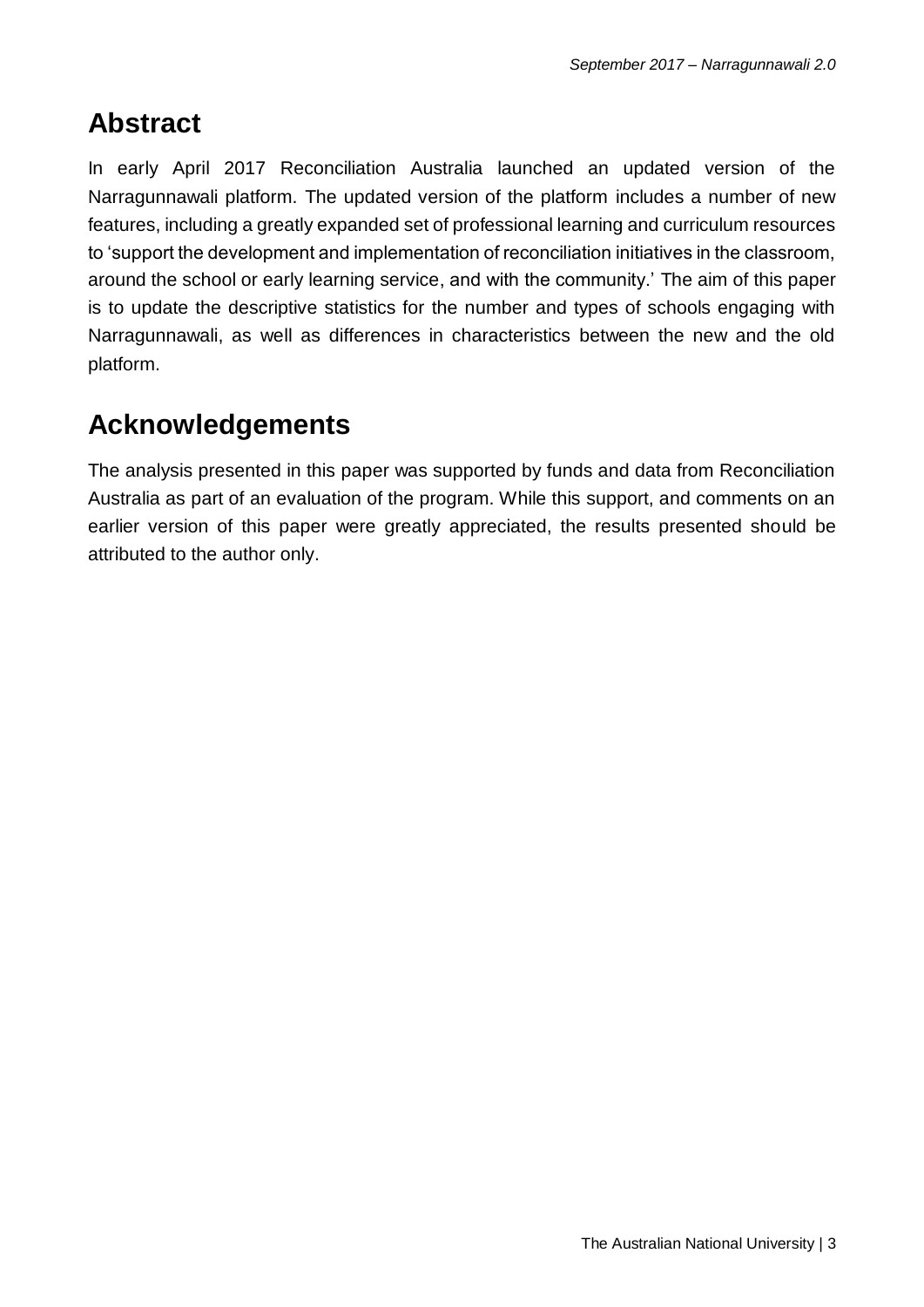#### <span id="page-3-0"></span>**Overview of** *Narragunnawali*

*Narragunnawali: Reconciliation in Schools and Early Learning* is a national program designed and implemented by Reconciliation Australia. *Narragunnawali* (pronounced narragunna-wally) is a word from the language of the Ngunnawal people meaning alive, wellbeing, coming together and peace. The program is designed to support all Australian schools and early learning services in developing a higher level of knowledge and pride in Aboriginal and Torres Strait Islander histories, cultures and contributions. The program is designed to be delivered at the whole-school or early learning service level, with benefits for all students and staff, as well as for the wider community.

In a previous set of analysis (*Narragunnawali Research Report #1 - Factors associated with developing a RAP*), the ANU looked at the factors associated with whether a school or early learning service has commenced a Reconciliation Action Plan (RAP) as of November 19th, 2015. The aim was to identify types of schools and early learning services that may not have engaged at the same rate as other schools or early learning services (all else being equal) and therefore areas where Reconciliation Australia might consider focusing additional attention. At the time of the report, educational institutions that engaged at a slower rate included infants/primary schools, preschools, education institutions outside of major cities, those in areas with high migrant populations or low Indigenous populations and those in relatively disadvantaged areas. There were, however, no differences between Independent schools and Government schools once other characteristics had been controlled for, although both had lower probabilities than Catholic schools.

A second report (*Narragunnawali Research Report #2 - Reconciliation in the classroom, around the school or early learning service, and with the community*) focused on those schools or early learning services that had commenced a RAP (a key focus of *Narragunnawali*), and analysed the responses to an initial whole-school or early learning service Reflection Survey (RS). A number of key findings emerged from the analysis. First, there was a considerable degree of uncertainty amongst the RAP Working Group (who filled out the survey) and what was happening within the school or early learning service. A second major finding was that there was a strong relationship between some of the key measures. For example, those schools or early learning services that display a flag are much more likely to have teachers that have completed cultural competency, proficiency or awareness training and are more likely to Acknowledge Country at events at the school or early learning service. Those schools or early learning services where teachers feel knowledgeable about local Aboriginal and Torres Strait Islander histories and cultures are more likely to be involved in activities with the local Aboriginal and Torres Strait Islander community. The final finding was that there are other characteristics that predict reconciliation activities and outcomes. These point to areas of existing strength, as well as where things can be built on.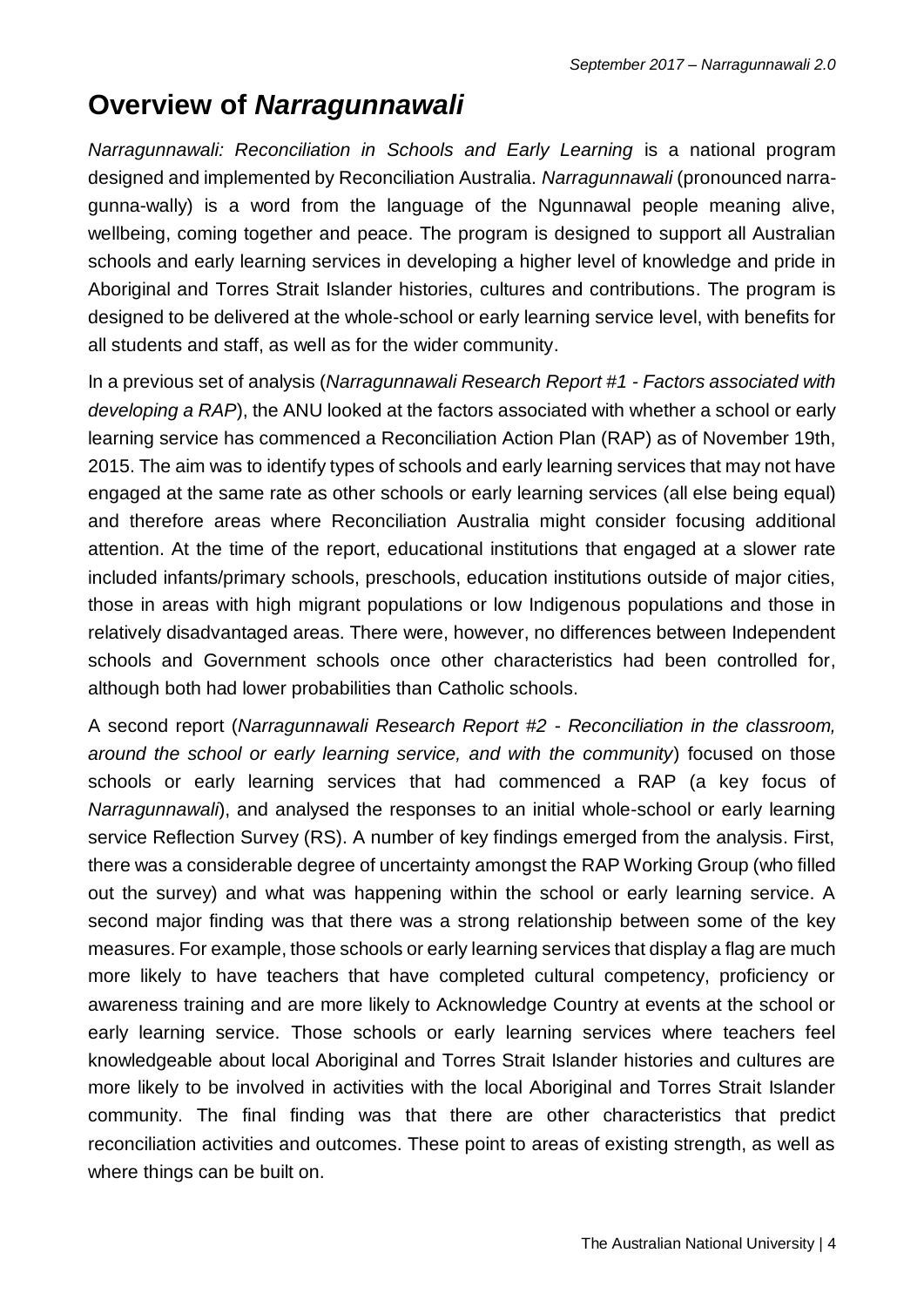The third report (*Narragunnawali Research Report #3: Reconciliation in Schools and Early Learning – Preparing for data collection*) updated some of the previous analysis and outlined a data collection strategy to augment the analysis of data collected as part of the process of developing a RAP. That report highlighted a very rapid growth in participation in the program, as well as some changes in the factors associated with participation in a RAP. That paper also outlined a proposal for qualitative and quantitative data collection as part of the evaluation of *Narragunnawali*. The quantitative data collection will be combined with a randomised promotion design in order to identify as best as possible the effects of the program. The qualitative interviews will focus on the implementation of the program and associated early learnings.

The fourth report (*Narragunnawali Research Report #4 – The process of developing Reconciliation Action Plans (RAPs)*) provided an overview of the factors associated with completing the requirement for the RAP. Most of the analysis for this project has focused on whether the school or early learning service had commenced a RAP. However, this is only the first step in the engagement process. Once a Working Group has been created, the school or early learning service should then undertake the Reflection Survey, create a Vision for Reconciliation, then identify and undertake a set of Actions, including at least 14 that are considered a minimum requirement. Once this has occurred, the RAP is recorded as being complete. There were some factors associated with the probability of completion (for those who have commenced). Catholic and Independent schools (in particular) are more likely to have completed than Government schools. Primary schools are more likely to have completed than secondary schools. There were, however, no differences by the area in which the school is located, or the State/Territory.

The fifth report (Narragunnawali Research Report #5 – Preliminary data collection findings) presented preliminary findings from the data collection outlined in Research Report #3. The aim of that report was to document the initial findings from the Baseline Reconciliation in Schools and Early Learning Services Survey and to summarise the initial findings from the qualitative interviews of RAP participants and stakeholders. Across the case studies (and the interviews with educational institutions) there was a generally and genuinely positive view towards *Narragunnawali* and RAPs. It was felt that they either provided a framework to embed and expand on existing activities, or as an impetus to undertake activities that had been seen as important, but for which those involved in the school or early learning service did not know how to get started. There were, however, a number of barriers to a more successful engagement with *Narragunnawali* that were identified as part of the interviews. The most common of these were no knowledge of Aboriginal or Torres Strait Islander families that were attending the school or early learning service; difficulty in bringing together a committee with staff buy-in needed; personal beliefs of individual staff members, with some seeing RAPs as 'another thing' they have to do; not knowing how they can embed Aboriginal and Torres Strait Islander cultures and histories throughout the curriculum, and a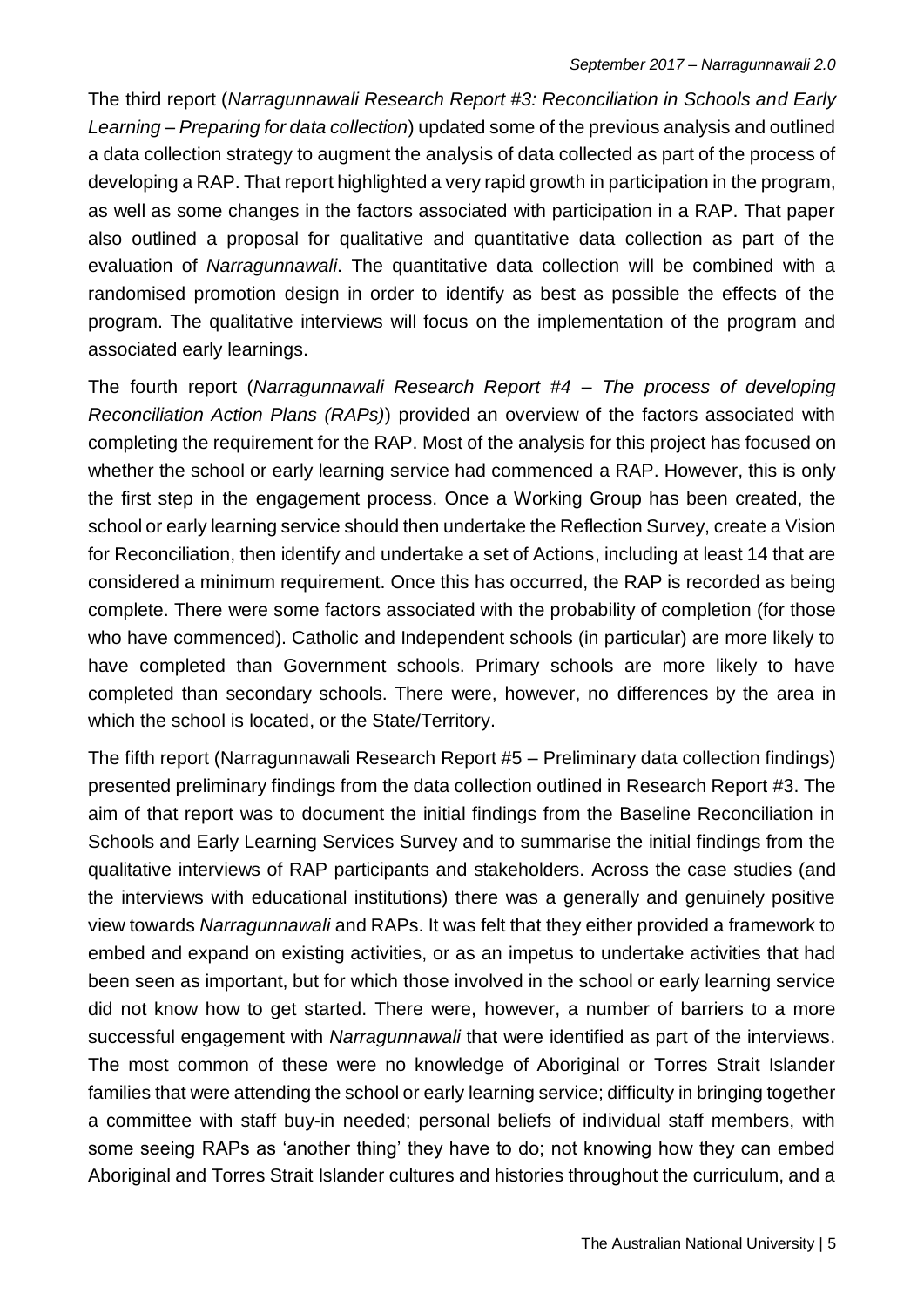repeated fear of getting it wrong, or not doing it respectfully; and a lack of time to develop the RAP.

The sixth report (Narragunnawali Research Report #6 – Visions for Reconciliation) used a mix of qualitative and quantitative analysis of the Vision for Reconciliation statements, provided as one of the activities within a RAP by 633 schools and early learning centres. Analysis of the sample text identified three main sets of themes and ideas that occurred frequently: Respect and recognition; Partnerships and relationships; and Learning about Aboriginal and Torres Strait Islander histories and cultures. There were five additional themes that sometimes appeared, and two important themes and ideas that rarely appeared. In this report, I outline changes to Narragunnawali with the introduction of a new platform, as well as how the characteristics of schools and early learning services have changed during the 'refresh.'

### <span id="page-5-0"></span>**Growth and change in engagement of schools and early learning services**

*Narragunnawali* became available to schools and early learning services in 2014, with a gradual uptake from a small number schools and early learning services. Analysis for this project commenced in September 2015 at which time there were 357 schools and early learning services that were recorded as having engaged with a RAP. On April 6<sup>th</sup> 2017, an updated version of the online platform for *Narragunnawali* was launched (Version 2.0). At that stage there were 1,230 schools and early learning services engaged, whereas by the 4<sup>th</sup> October 2017 when data for this paper was made available, this had increased to 1,684 schools and early learning services (see Figure 1).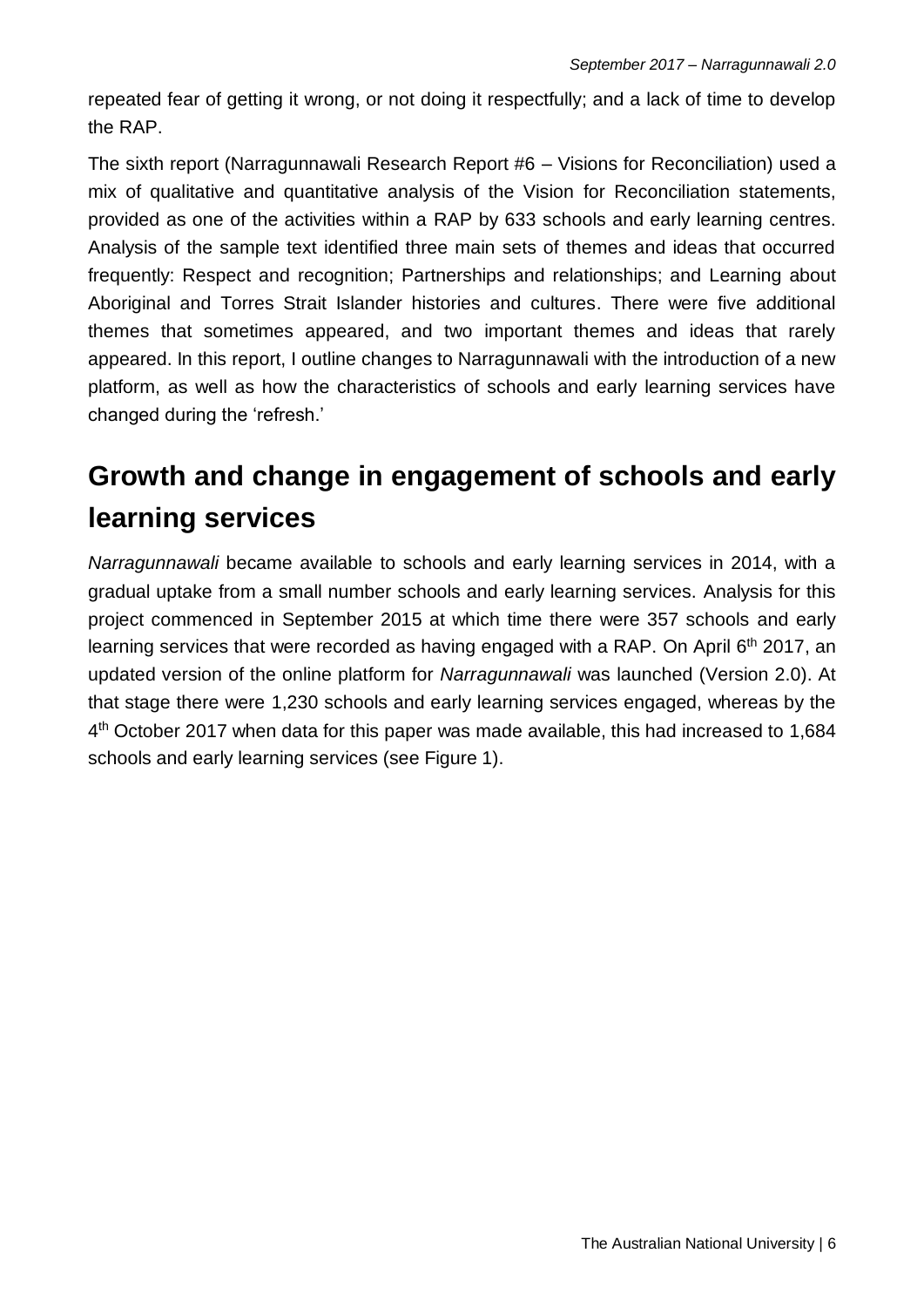

**Figure 1 Number of schools and early learning services engaged with a RAP – September 2015 to September 2017**

One way to understand the change in schools and early learning services that have been participating in *Narragunnawali* is to re-run the analysis on the factors associated with participation using the most recent data (from September 20<sup>th</sup> 2017), as described below. Like with the previous analysis, the dependent variables is binary – taking on a value of one if the school or early learning service has commenced a RAP and zero if it has not.

Like with previous analyses, in order to analyse the factors associated with commencing a RAP, a regression-style analysis is used. Specifically, we consider whether a particular variable is associated or correlated with having a RAP whilst holding constant or abstracting from all other variables in the model. For example, we know that Catholic or Independent schools are more likely to be Secondary schools than Infants/Primary schools. In our analysis, we look at whether Catholic or Independent schools are more likely to have a RAP than a Government school regardless of whether the school is an Infants/Primary or Secondary one. Similarly, we look at the association between the Indigenous share of the area and having a RAP for a given level of remoteness. This is not quite a causal relationship, as there are other unobserved characteristics that aren't in the model. But it is getting closer to a direct association.

We present the results in Table 1 as marginal effects or the difference in probability of having a RAP compared to a school or early learning service with the base case characteristics. Results from Research Report #1 (November 2015) are presented in the first two columns, the results from Research Report #2 (June 2016) data is available in the third and fourth columns, the results from Research Report #4 (October 2016) is available in the fifth and sixth columns, results from just before the updated *Narragunnawali* online platform went live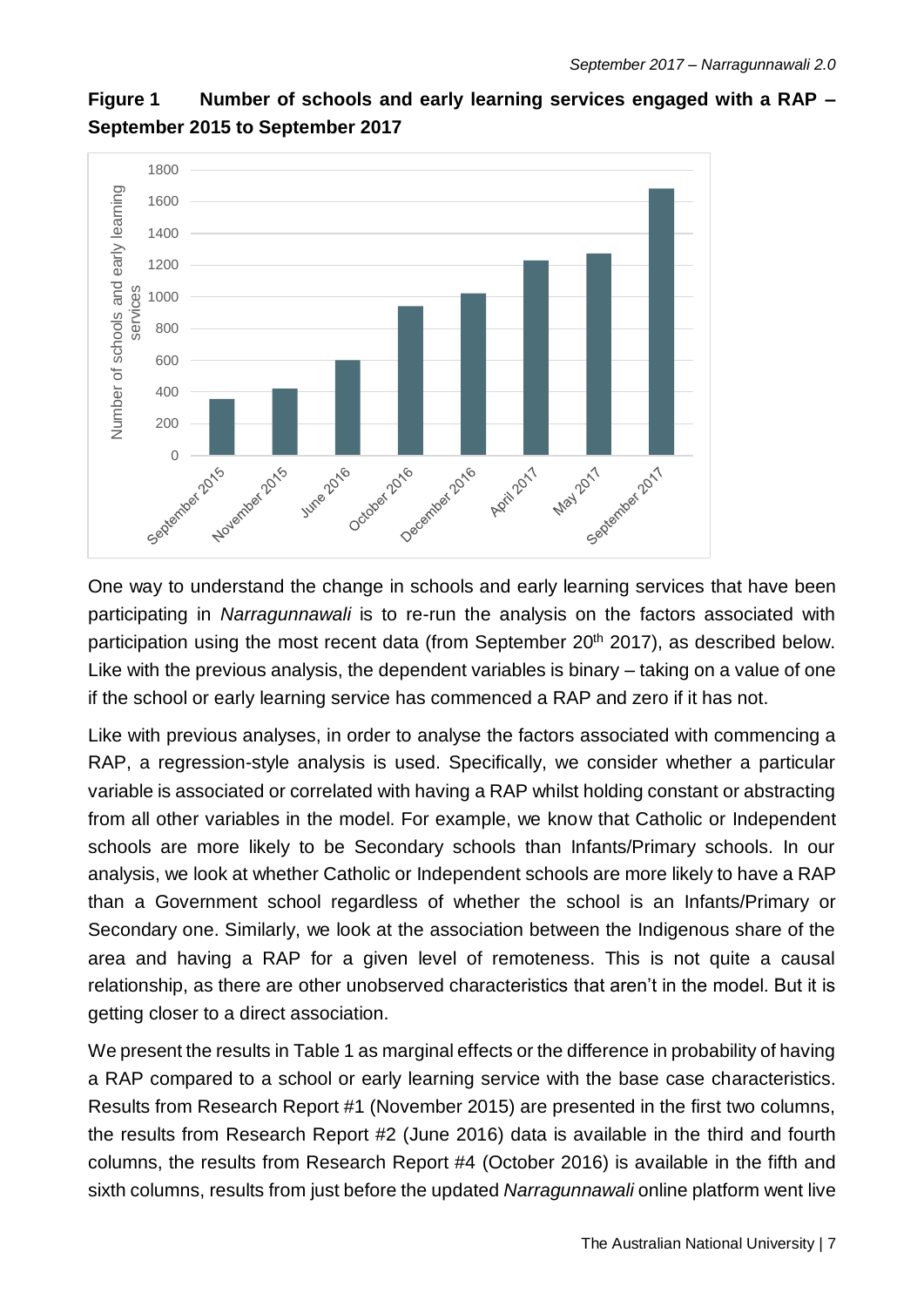(April 2017) in the two columns that follow, with the final two columns giving results from September 2017.

The base case characteristics are described underneath the table. The marginal effects for the binary variables are then expressed as the difference between a school or early learning service with that characteristic and a school or early learning service with the base case characteristics whilst holding all else constant. The marginal effects for the continuous variables are expressed as the difference in probability from a one-unit change in that variable. The statistical significance of the relationship is given in the final column, as described underneath the table.

The results show a general level of stability in the factors associated with participation in *Narragunnawali*, as measured by schools or early learning services developing or having completed a RAP, at least since mid-2016. The factors associated with participation had not changed markedly from previous analysis, with higher rates of participation amongst: Catholic schools (as opposed to Government Schools); Child care Centres (as opposed to preschools)<sup>1</sup>; Boarding Schools; those in areas with relatively high Indigenous populations; those in relatively advantaged areas; and schools and early learning services in South Australia, the ACT, and Queensland.

l

 $1$  There is some uncertainty around the difference between a preschool and a child care centre, with the distinction often hard to make at an individual early learning service. In general, preschools have a greater focus on the delivery of early learning curricula and tend to deliver services to children in the year or two before full-time schooling. Child care centres tend to provide services to a greater age range of students, over a greater number of hours per day. It should be noted, however, that many child care centres deliver preschool programs for older age children.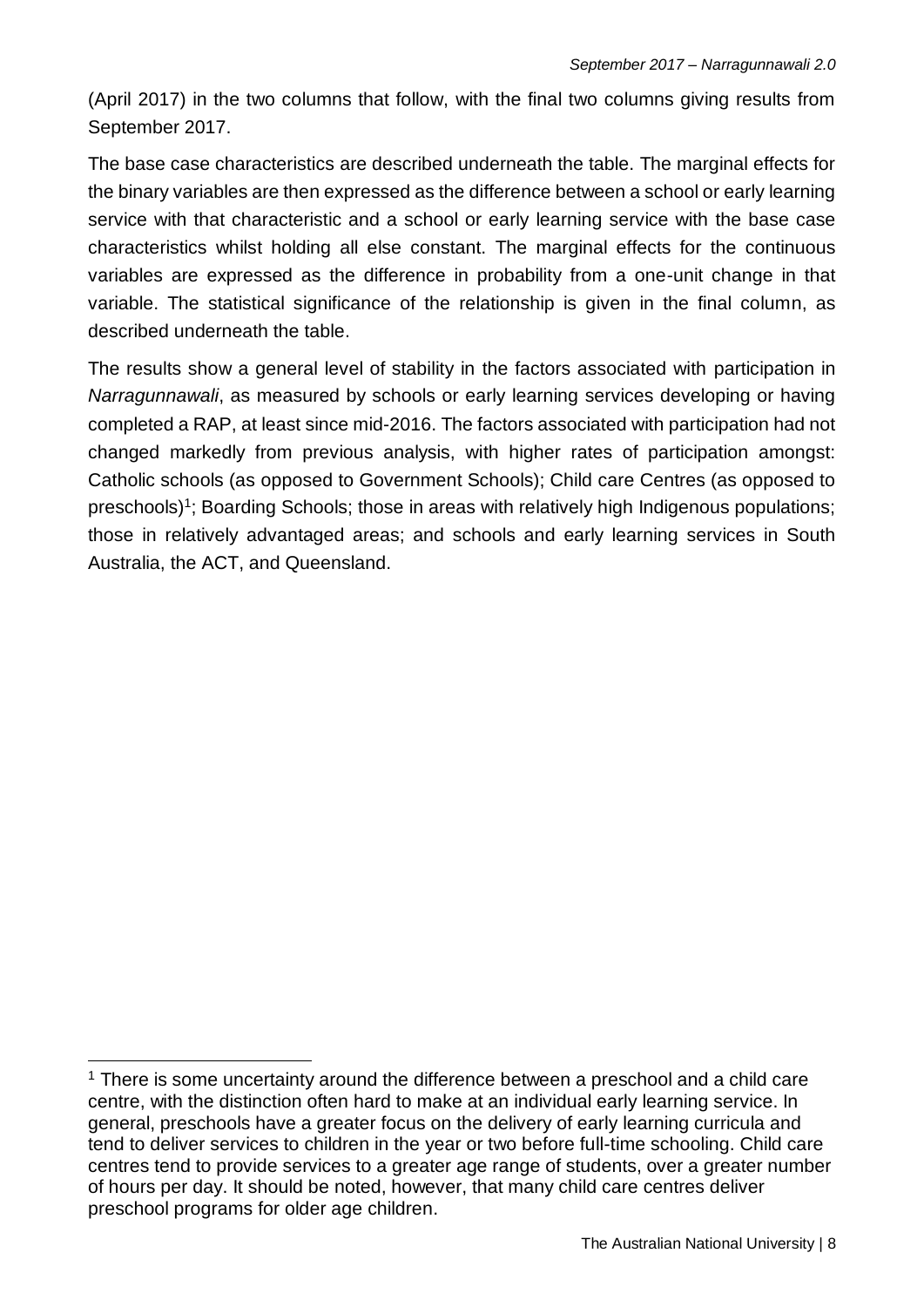#### **Table 1 Factors associated with engagement with a RAP – Early and new adopters**

| Variable name                          | <b>November 2015 results</b> |              | June 2016 results |                 |                 | October 2016 results |                 | <b>April 2017 Results</b> |                 | September 2017 Results |  |
|----------------------------------------|------------------------------|--------------|-------------------|-----------------|-----------------|----------------------|-----------------|---------------------------|-----------------|------------------------|--|
|                                        | <b>Marginal</b>              | Significance | <b>Marginal</b>   | <b>Marginal</b> | <b>Marginal</b> | Significance         | <b>Marginal</b> | Significance              | <b>Marginal</b> | Significance           |  |
|                                        | effect                       |              | effect            | effect          | effect          |                      | effect          |                           | effect          |                        |  |
| Catholic school                        | 0.0135                       | $***$        | 0.0154            | ***             | 0.0161          | ***                  | 0.0172          | $***$                     | 0.0363          | $***$                  |  |
| Independent school                     | $-0.0027$                    |              | $-0.0038$         |                 | $-0.0055$       |                      | $-0.0025$       |                           | $-0.0040$       |                        |  |
| Special school                         | $-0.0084$                    |              | $-0.0129$         | $\ast$          | $-0.0115$       | $\ast$               | $-0.0127$       | $\ast$                    | $-0.0188$       | $***$                  |  |
| Child care centre                      | 0.0022                       |              | 0.0025            |                 | 0.0134          | ***                  | 0.0149          | ***                       | 0.0155          | ***                    |  |
| Preschool                              | $-0.0087$                    | ***          | $-0.0104$         | ***             | $-0.0053$       |                      | $-0.0046$       |                           | $-0.0035$       |                        |  |
| Combined year levels                   | 0.0253                       | ***          | 0.0339            | $***$           | 0.0314          | $***$                | 0.0265          | $***$                     | 0.0293          | ***                    |  |
| Secondary school                       | 0.0142                       | ***          | 0.0196            | ***             | 0.0221          | ***                  | 0.0226          | ***                       | 0.0224          | ***                    |  |
| Single sex school                      | $-0.0001$                    |              | 0.0046            |                 | 0.0084          | $***$                | 0.0091          | $***$                     | 0.0285          | ***                    |  |
| <b>Boarding school</b>                 | 0.0272                       | ***          | 0.0301            | ***             | 0.0324          | ***                  | 0.0383          | ***                       | 0.0544          | ***                    |  |
| School in inner regional Australia     | $-0.0021$                    |              | 0.0015            |                 | 0.0039          |                      | 0.0045          |                           | 0.0003          |                        |  |
| School in outer regional Australia     | $-0.0101$                    | ***          | $-0.0127$         | ***             | $-0.0130$       | ***                  | $-0.0124$       | ***                       | $-0.0149$       | ***                    |  |
| School in remote or very remote        |                              |              |                   |                 |                 |                      |                 |                           |                 |                        |  |
| Australia                              | $-0.0097$                    | ***          | $-0.0140$         | ***             | $-0.0172$       | $***$                | $-0.0183$       | ***                       | $-0.0221$       | ***                    |  |
| Per cent of area identified as being   |                              |              |                   |                 |                 |                      |                 |                           |                 |                        |  |
| Indigenous                             | 0.0003                       |              | 0.0004            | $***$           | 0.0004          | $\ast$               | 0.0004          | $***$                     | 0.0002          |                        |  |
| Per cent of area born overseas         | $-0.0002$                    | $\ast$       | 0.0000            |                 | 0.0001          |                      | 0.0000          |                           | 0.0001          |                        |  |
| advantage/disadvantage<br><b>SEIFA</b> |                              |              |                   |                 |                 |                      |                 |                           |                 |                        |  |
| percentile of area*                    | 0.0001                       | ***          | 0.0002            | ***             | 0.0001          | $***$                | 0.0001          | ***                       | 0.0002          | ***                    |  |
| Victoria                               | 0.0015                       |              | $-0.0048$         | $***$           | 0.0009          |                      | 0.0011          |                           | $-0.0002$       |                        |  |
| Queensland                             | 0.0131                       | ***          | 0.0079            | $***$           | 0.0112          | ***                  | 0.0133          | ***                       | 0.0361          | ***                    |  |
| South Australia                        | 0.0284                       | ***          | 0.0343            | $***$           | 0.0581          | ***                  | 0.0669          | $***$                     | 0.0902          | $***$                  |  |
| Western Australia                      | $-0.0023$                    |              | $-0.0097$         | ***             | $-0.0081$       | $***$                | $-0.0070$       | $***$                     | $-0.0128$       | ***                    |  |
| Tasmania                               | $-0.0045$                    |              | $-0.0118$         | $\ast$          | $-0.0117$       | $\ast$               | $-0.0118$       | $\ast$                    | $-0.0041$       |                        |  |
| Northern Territory                     | 0.0159                       |              | 0.0057            |                 | 0.0045          |                      | 0.0024          |                           | $-0.0055$       |                        |  |
| <b>Australian Capital Territory</b>    | 0.0757                       | ***          | 0.0719            | ***             | 0.0671          | ***                  | 0.0639          | ***                       | 0.0788          | ***                    |  |
| Predicted probability of base case     | 0.0138                       |              | 0.0213            |                 | 0.0244          |                      | 0.0251          |                           | 0.0380          |                        |  |
| Pseudo R-Squared                       | 0.0771                       |              | 0.0609            |                 | 0.0514          |                      | 0.0533          |                           | 0.0584          |                        |  |
| Sample size                            | 19,953                       |              | 19,953            |                 | 19,961          |                      | 19,961          |                           | 20,057          |                        |  |

Note: The base case school is a Government, Infants/Primary, that is co-ed and does not provide boarding and located in a major city. The base-case school has the average values for the three continuous variables from Table 1 in Research Report #1. A higher value for the SEIFA advantage/disadvantage index represents a more socioeconomically advantaged area. Those coefficients that were statistically significant at the 1% level of significance are labelled \*\*\*, those significant at the 5% level of significance only are labelled \*\*, and those significant at the 10% level of significance only are labelled \*.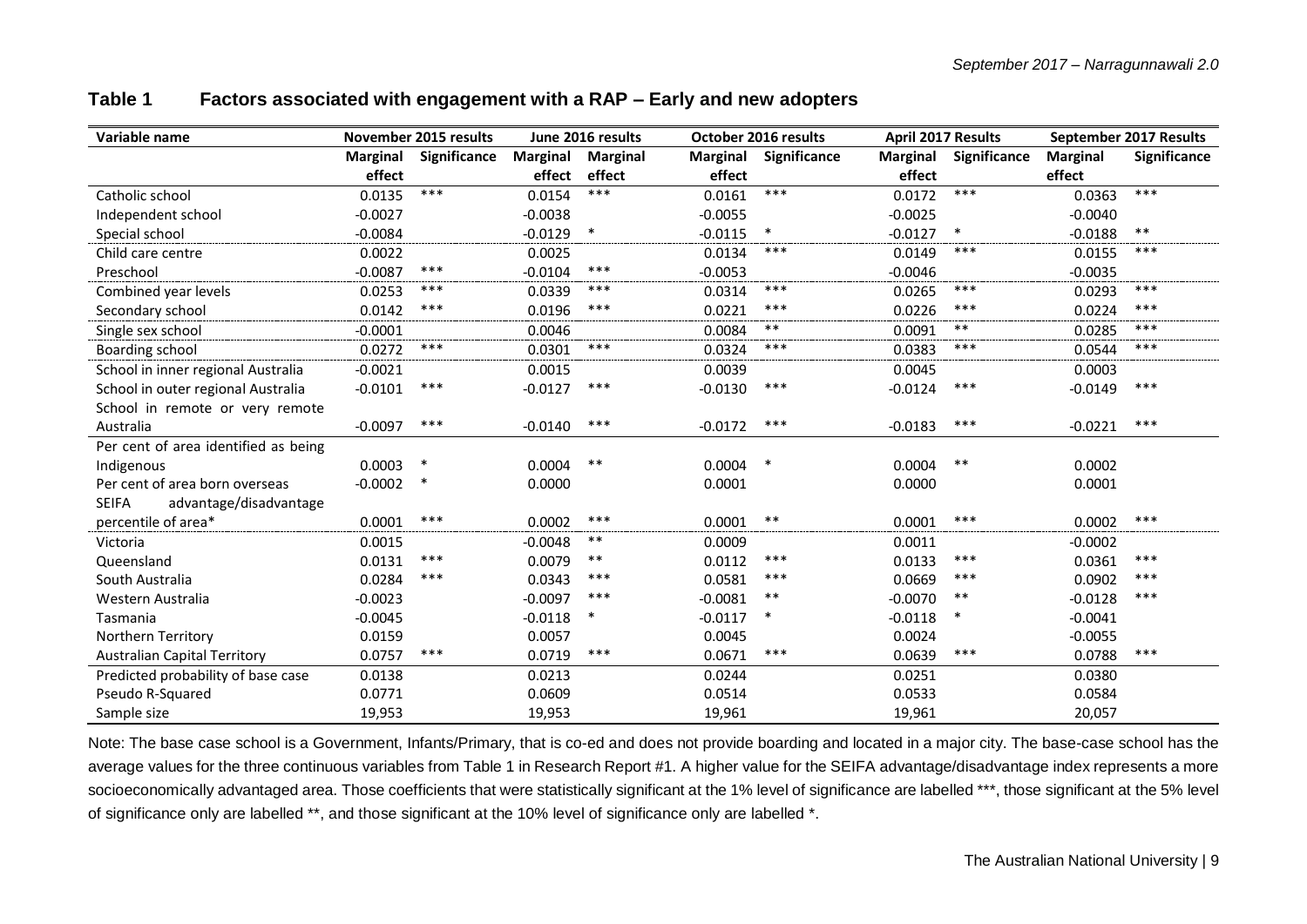There has been a reasonably consistent set of explanatory variables that have been associated with participation in *Narragunnawali*, at least since 2016. One very notable exception though is the per cent of the area that identifies as being Indigenous. Between November 2015 and April 2017, the association with this variable was consistently significant (and positive). Schools where the surrounding area had a high Indigenous percentage were more likely to have engaged with *Narragunnawali*. The initial interpretation for this was that schools with a relatively high proportion of students who were Indigenous may have seem the program as being of more relevance to them. For the latest set of data, however, the size of the coefficient dramatically reduced, and it is no longer statistically significant, implying that this assumption may no longer be holding.

#### <span id="page-9-0"></span>**Narragunnawali 2.0**

As mentioned earlier, in early April 2017 Reconciliation Australia launched an updated version of the *Narragunnawali* platform. The updated version of the platform includes a number of new features, including a greatly expanded set of professional learning and curriculum resources to 'support the development and implementation of reconciliation initiatives in the classroom, around the school or early learning service, and with the community.'

One of the biggest changes, however, is that it is now much easier for those outside of a participating school or early learning service to access the resources and networks within the platform. According to the new website 'Anyone—staff, students, parents and community members—can freely access the resources and networks within the platform, regardless of whether your school or early learning service has started a Reconciliation Action Plan (RAP).'

As was shown in Figure 1, the launch in the new platform coincided with a dramatic increase in the number of schools and early learning services, as well as individual users that have engaged with the platform. When the platform was updated, schools and early learning services with an existing Reconciliation Action Plan (RAP) were encouraged to refresh their RAP, and an updated Reflection Survey was designed and made available. This refresh involved two new required Actions, and a new approval process for the RAP to be made publicly available. Those that completed a RAP recently before the new platform was launched were told that their RAPs would be considered valid for a year since completion date (though they wouldn't appear on the public 'Who Has a RAP?' map).

It is possible to test whether the characteristics of the schools and early learning services that have engaged with the new version of Narragunnawali for the first time are different to those that engaged previously. This is summarised in Figure 2, which gives the proportion of three sets of schools or early learning services with a particular characteristic. The first set of schools (in black), are those that first engaged with Narragunnawali through Platform 1. The second set of schools (in dark grey) where those that first engaged through Platform